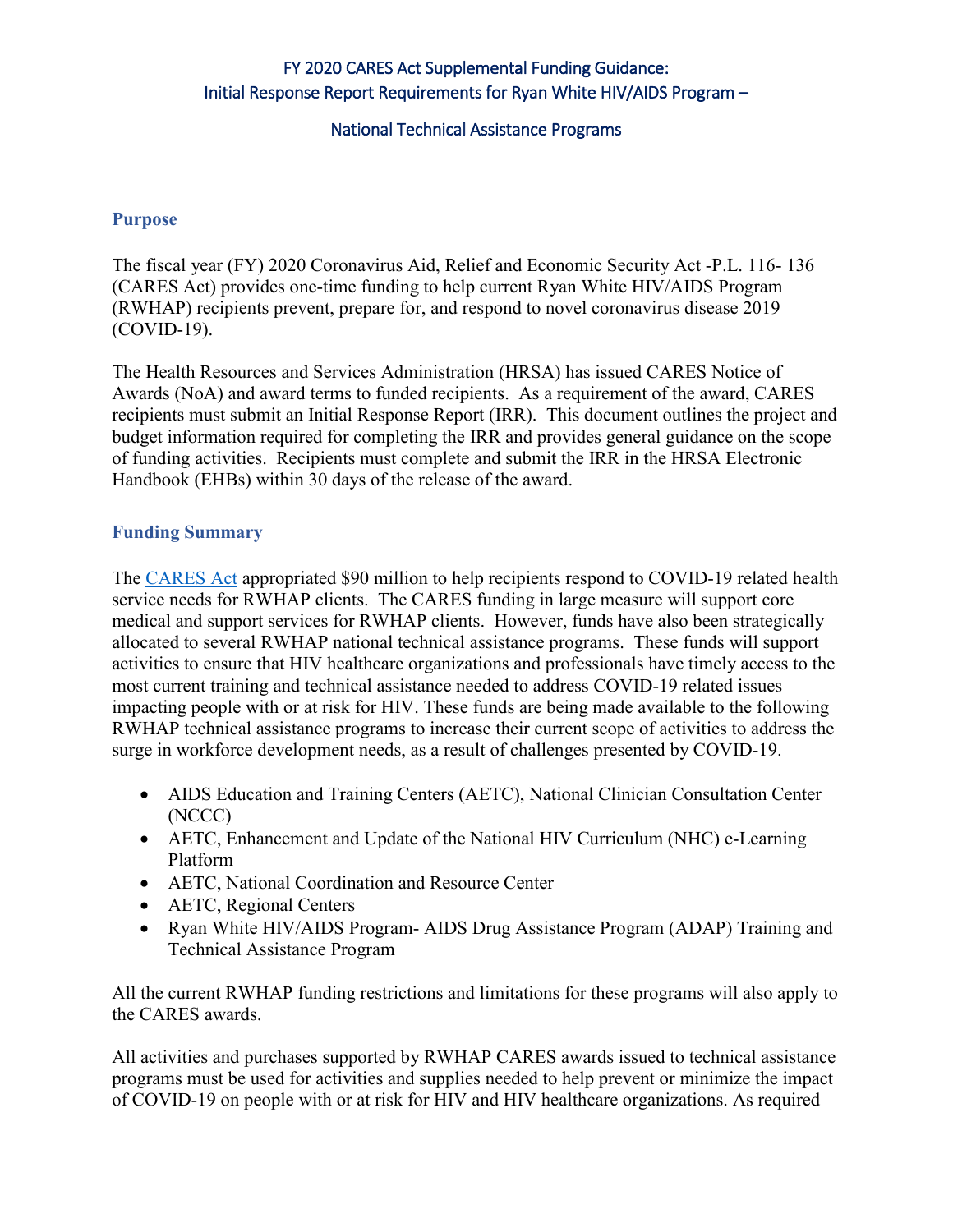award amounts for each of the RWHAP Parts. Awards are aligned with current RWHAP recipient's funding proportions and may support a wide range of in-scope activities, dating back to January 20, 2020. by the appropriations language, HRSA has developed data driven methodologies to calculate

to January 20, 2020.<br>These awards provide flexibility in how recipients can use the funding to prevent, prepare for, HIV, as well as HIV treatment and care organizations. and respond to COVID-19 as needs evolve among people with HIV or people who are at risk for

HIV, as well as HIV treatment and care organizations.<br>Additionally, CARES recipients will have other time-limited award administration flexibilities currently extended under the Office of Management and Budget (OMB) Memorandum M-20-17 - Administrative Relief for Recipients and Applicants of Federal Financial Assistance Directly Impacted by the Novel Coronavirus (COVID-19).

 technical assistance programs. Funds may be used to support, but are not limited to, the Funding may support a range of in-scope (allowable RWHAP) activities for the targeted following activities:

- respond to coronavirus for people with or at risk for HIV; • Marketing of consultation services to healthcare professionals to prevent, prepare for, and
- Collaborate with RWHAP Part A and B recipients, local and state public health authorities, and clinical and community-based organizations;
- Hire and contract personnel, i.e., expert clinical consultants;
- • Purchase equipment to support consultation (e.g., videoconferencing equipment, hardware and equipment - webcams, microphones, speakers, monitors/screens, and videoconferencing software); and
- reporting capacity); • Enhance health information technology (e.g., technology to support tracking, sharing, and
- Provide technical assistance to RWHAP recipients and other HIV healthcare organizations to address COVID-19 issues.

Specific for the ADAP Technical Assistance Program

• Provide increased technical assistance for AIDS Drug Assistance Program to address changes in client eligibility and recertification processes and formulary/medication management in response to the pandemic

Specific for the AETC Programs:

- with HIV. Activities may include, but are not limited to: • Provide technical assistance and training to clinicians and other HIV care professionals to support their response to the COVID-19 pandemic, particularly as it pertains to people
	- o Online, remote, and in person training
	- o Development and dissemination of resources for clinicians
	- o Enhancing hours of operation and staffing to respond to clinicians' educational and consultation needs regarding COVID response

Examples of uses of funding are available on the [COVID-19 Technical Assistance webpage.](https://hab.hrsa.gov/program-grants-management/coronavirus-covid-19-response)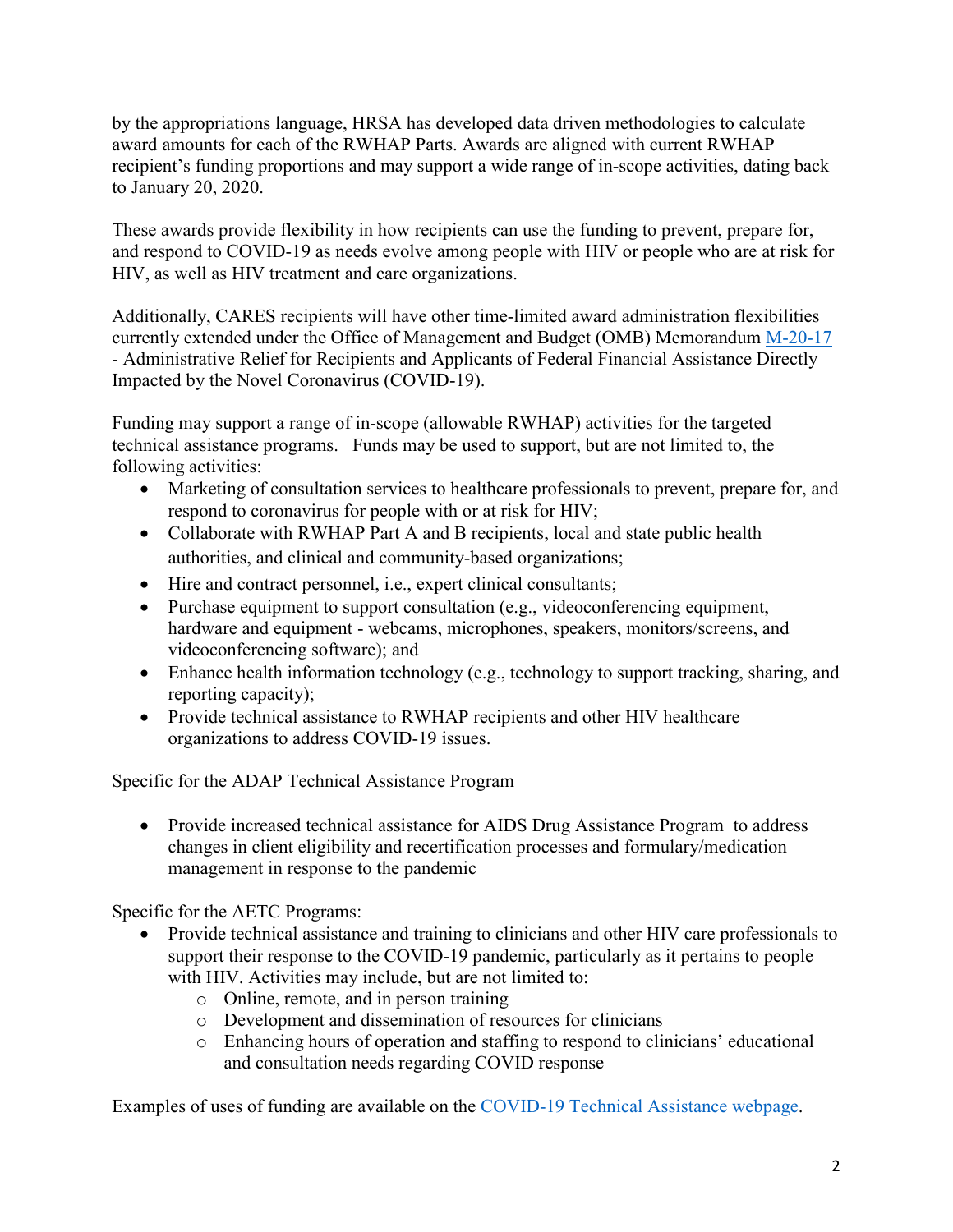## **Required Supporting Documents**

 As stated in your NoA, you should submit the following information via the HRSA EHBs within 30 days of award release date. Recipients are reminded that you are able to begin expending your funds upon acceptance of the award. You are not required to wait until this report is submitted.

- 1. **CARES Activity Overview**. Provide a brief narrative (1-2 pages) describing how funds of each category only provides general guidance; HRSA recognizes that many CARES have been (dating back to January 20, 2020) or will be used to support activities to prevent, prepare for, and respond to COVID-19 using the categories below. Descriptions activities and uses of funds may apply to more than one category.
	- risk of COVID-19 among people with HIV or at risk for HIV • **Prevent**— Provide training, technical assistance and consultation services to healthcare professionals on prevention practices and countermeasures to reduce
	- **Prepare**—Provide clinical consultation, training and technical assistance services to healthcare professionals on readiness actions to prepare for COVID-19
	- professionals in order to assess, test, diagnose, treat, and limit the spread of COVID-19 among people with or at risk for HIV. • **Respond**— Provide training and clinical consultation services to healthcare

 **NOTE**: HRSA acknowledges that your plans to use CARES funds may change over time to respond to changing circumstances. Re-budgeting is allowed as long as activities as long as activities meet the intent of CARES funding (adhere to the CARES Act funding authority) and continue to support in-scope CARES -related prevention, preparation, and response activities, consistent with the terms and conditions of the award.

 2. **Budget Form**. Provide an SF-424A budget form that includes only the CARES funds awarded. This award amount must be tracked separately from the funds awarded under any existing RWHAP award issued to your organization.

The following are ineligible costs per the RWHAP legislation:

- Cash payment to intended recipients of services
- Clinical research
- International travel
- existing facility to make it more suitable for the purposes of the award are currently allowable with prior HRSA approval) • Construction or land purchases (minor alterations and renovations to an
- prior approval from HRSA and are in compliance with HHS and HRSA • Syringe Services Programs (SSPs). Some aspects of SSPs are allowable with policy.
- • Pre-Exposure Prophylaxis (PrEP) medications and related medical services or Post-Exposure Prophylaxis (PEP), as the person using PrEP or PEP does not have HIV and therefore, not eligible for CARES funded medication.
- • Funds may not be used for payments for any item or service to the extent that payment has been made, or reasonably can be expected to be made, with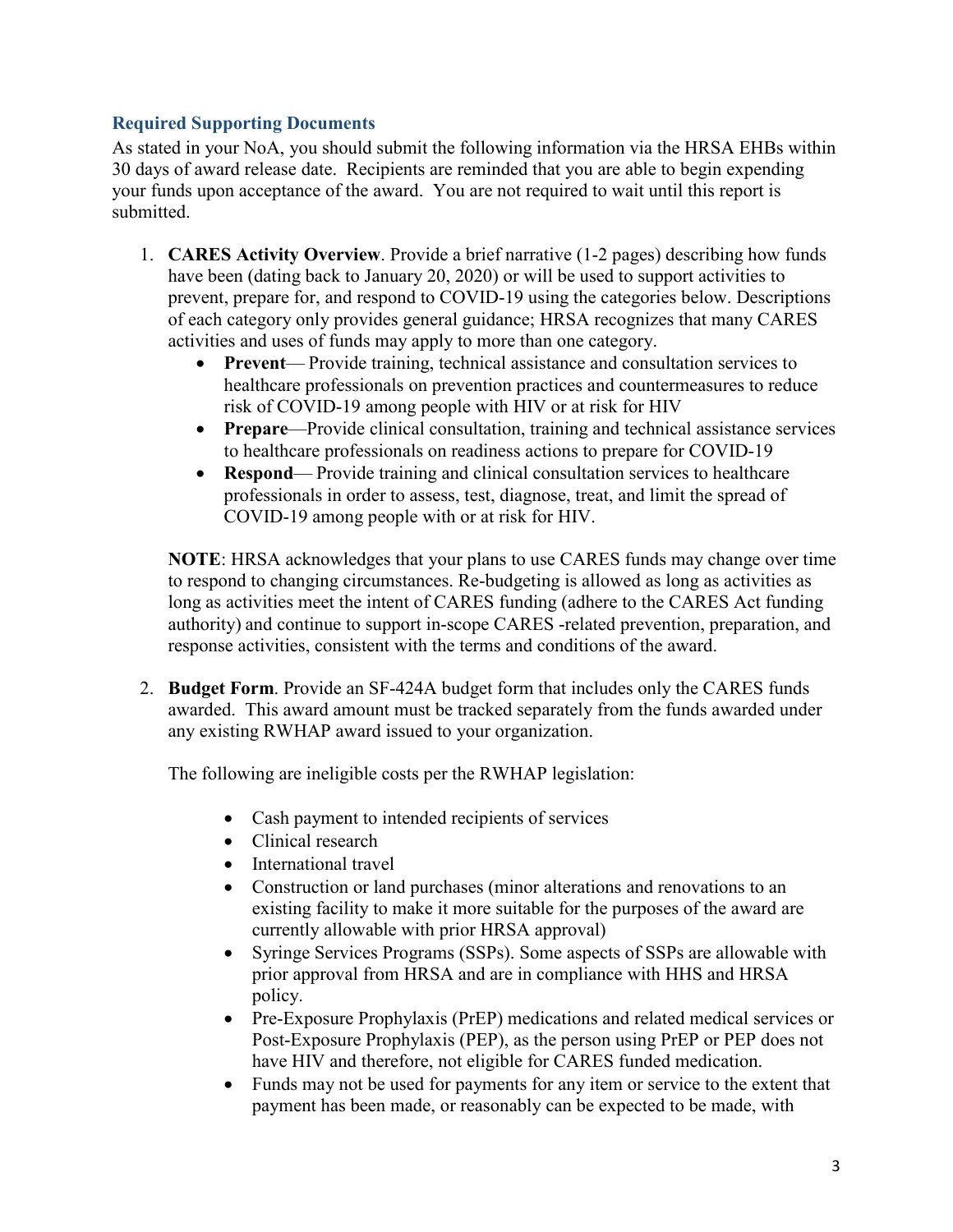respect to that item or service under any state compensation program, insurance policy, federal or state health benefits program or by an entity that provides health services on a prepaid basis (except for a program administered by or providing the services of the Indian Health Services).

- ineligible cost. As provided for in OMB Memorandum [M-20-17](https://www.whitehouse.gov/wp-content/uploads/2020/03/M-20-17.pdf)  *Administrative Relief*  reimbursement of allowable costs incurred retroactive to January 20, 2020. 3. **Budget Narrative.** Your budget narrative must clearly detail costs for each federal object class category, with calculations for how each cost is derived, and not include any *for Recipients and Applicants of Federal Financial Assistance Directly Impacted by the Novel Coronavirus (COVID-19)*, your budget should include any requested
- equipment purchased with award funds must be pertinent to the CARES activities, 4. **Equipment List (as indicated).** If your budget includes equipment, provide an Equipment List Form. Equipment is tangible personal property (including information technology systems) that has a useful life of more than one year and a per-unit acquisition cost of at least \$5,000. Moveable equipment can be readily shifted from place to place without requiring a change in the utilities or structural characteristics of the space. Any procured through a competitive process, and maintained, tracked, and disposed of in accordance with [45 C.F.R. Part 75.](https://www.ecfr.gov/cgi-bin/retrieveECFR?gp=1&SID=501752740986e7a2e59e46b724c0a2a7&ty=HTML&h=L&r=PART&n=pt45.1.75) While M-20-17 remains in effect, you may request that HRSA waive the procurement requirements contained in 2 CFR § 200.319(b) regarding geographical preferences, and 2 CFR § 200.321 regarding contracting small and minority businesses, women's business enterprises, and labor surplus area firms.

For each item on the Equipment List Form, the following fields must be completed:

- **Type**  Select clinical or non-clinical.
- **Item Description**  Provide a description of each item.
- **Unit Price**  Enter the price of each item.
- **Quantity**  Enter of the number of each item to be purchased.
- • **Total Price**  The EHBs system will calculate the total price by multiplying the unit price by the quantity entered.

 equipment. Following these standards will mitigate the negative effects on human health The selection of all equipment should be based on a preference for recycled content, nonhazardous substances, non-ozone depleting substances, energy and water efficiency, and consideration of final disposal (disposed in a manner that is safe, protective of the environment, and compliant with all applicable regulations), unless there are conflicting health, safety, and performance considerations. You are strongly encouraged to employ the standards established by either the Electronic Product Environmental Assessment Tool (EPEAT) or ENERGY STAR®, where practicable, in the procurement of and the environment. Additional information for these standards can be found at [EPEAT](http://www.epeat.net/)  [Registry](http://www.epeat.net/) and [Energy Star.](http://www.energystar.gov/)